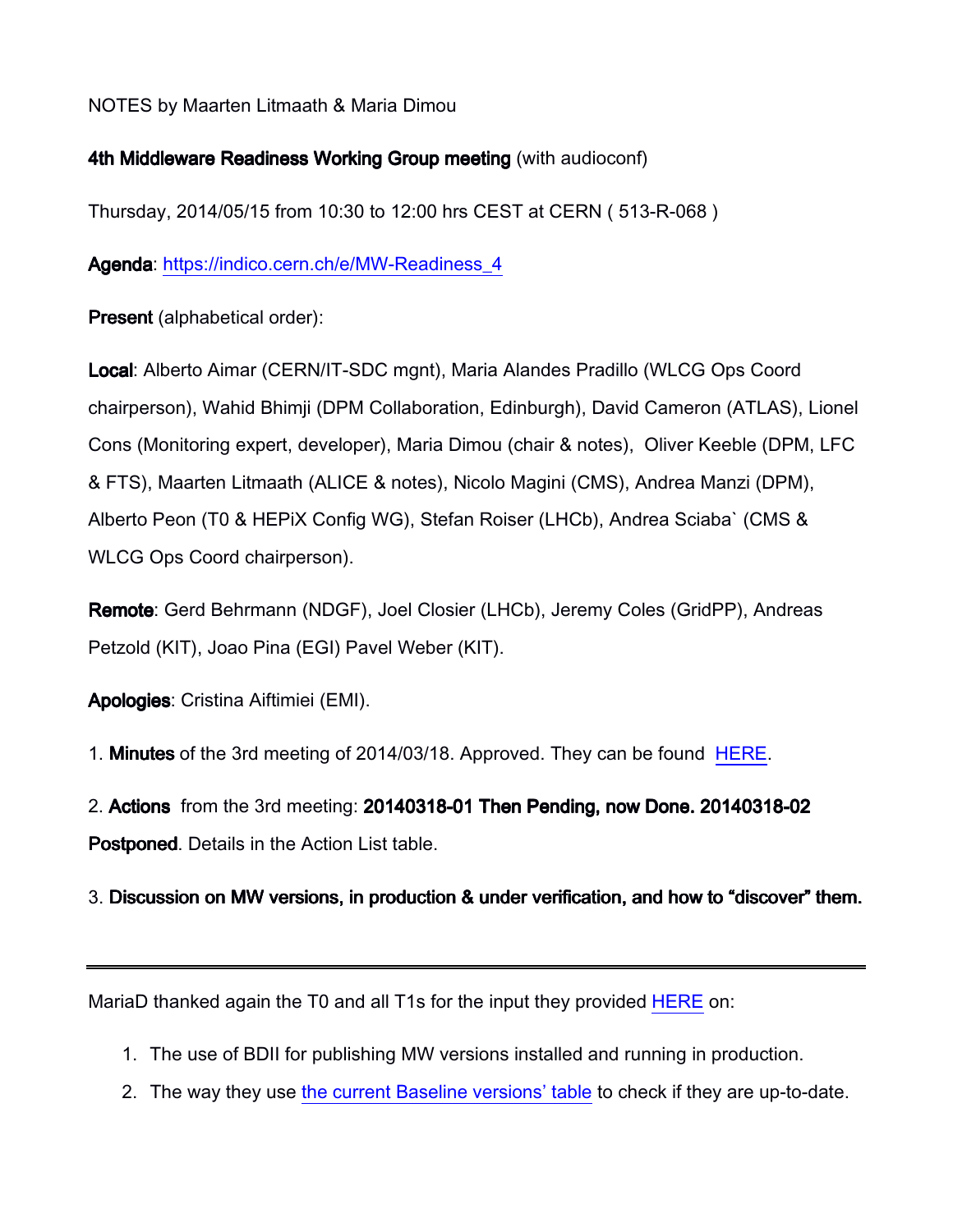## 4. Proposal by Lionel on the future of publishing versions running and testing at the site

Lionel's investigation tried to answer the question "What is a MW package?". The discussion at the meeting concluded to an agreement by the WG for sites to publish the rpms they run and for Lionel to collect them, save them in a database and compare them to a 'reference **version'.** Check his slides [HERE](https://indico.cern.ch/event/314807/material/slides/1.pdf) to follow the discussion highlights:

- EMI-2 and -3 repos now have the same versions for e.g. 'BDII Site' but the actual packages contained are different.
- The BDII example shows that there can exist an N-to-N relation between rpms and packages.
- Disk server rpms currently are not exposed at all, neither are system packages.
- Commonly used terms like 'EMI product', 'Meta-package' (when it was still used), 'MW package'. 'rpm version', 'high-level MW service version' have all numbers and they are all different.
- The high-level MW service version number is not satisfactory, because it is derived from one rpm and not updated when sub-components change.
- Nevertheless, it is interesting for the PT, to see which versions of their product are in use on the infrastructure.
- On the other hand, this version number cannot be increased every time, because a Product Team (PT) cannot do that for its product when the repository receives a new version of a sub-component from another PT (Examples: DPM depends on BDII, CREAM depends on CANL).
- 'MW packages' would correspond to Meta-packages or EMI products" but we need fine-grained monitoring of individual rpms.
- To Gerd's question about sites with non rpm-based OSs, e.g. Debian or tar balls, Lionel said that, if we were to use Pakiti, it supports Debian. Concerning tar ball installations (recommended for UI, WN) their version tracking could be left for a later stage or be recorded in CVMFS.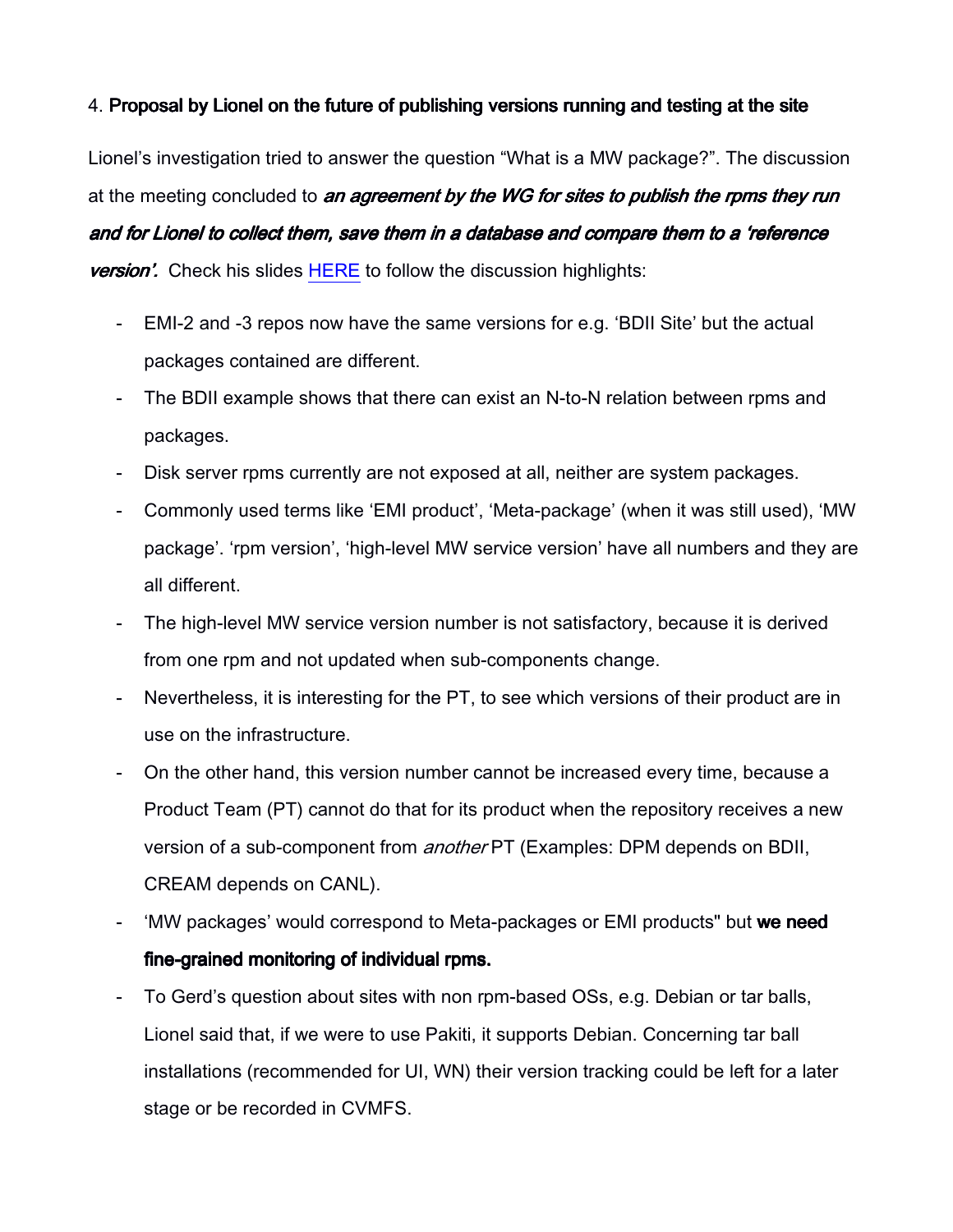- At the time of the presentation we were thinking of re-using Pakiti. Its advantage is that it is shipped by the security team with a dedicated test job running on the WN, the site admin needs to install nothing! Its configuration would be: site name, list of rpms to be monitored, destination for publishing results.
- We should monitor only MW rpms and make sure the results are not public.
- We can't use the BDII for this as it only publishes the high-level MW service versions and not all their contents and it is public! Hence, the need to develop a tool.
- The Volunteer sites will be asked to install and configure the tool that will 'discover' the MW rpm versions installed in operation and under test for readiness verification.

#### The importance of the MW Officer evaluating the results is clear because:

- $\circ$  some rpm version can be '*bad'* for one service/VO, while OK for another, even on the same site.
- $\circ$  some sites may not be affected by a particular bug, e.g. depending on their configuration: it may not always be easy to mark some version 'bad'.
- $\circ$  some sites run a newer '*unknown'* version than the validated one, e.g. NDGF and their newest dCache version and this is OK for them.
- o a PT does some checks that their new version runs smoothly with other products but they can't be exhaustive, this is why the MW Readiness verification effort is necessary!
- $\circ$  The MW Officer can find out what is being tested precisely on the *Volunteer* sites' validation infrastructure, gain experience with the monitoring results and maybe propose it for wider adoption at a later stage.
- 5. Discussion on the *Volunteer* sites' set up–Should they give their parallel infrastructure different site name?
	- o declaring separate sites in the GOCDB is expensive in terms of effort
	- o also, in the case of ATLAS (AGIS) the relevant services are marked as test instances, while in the GOCDB the site name does not change and AGIS needs them to have the production status.